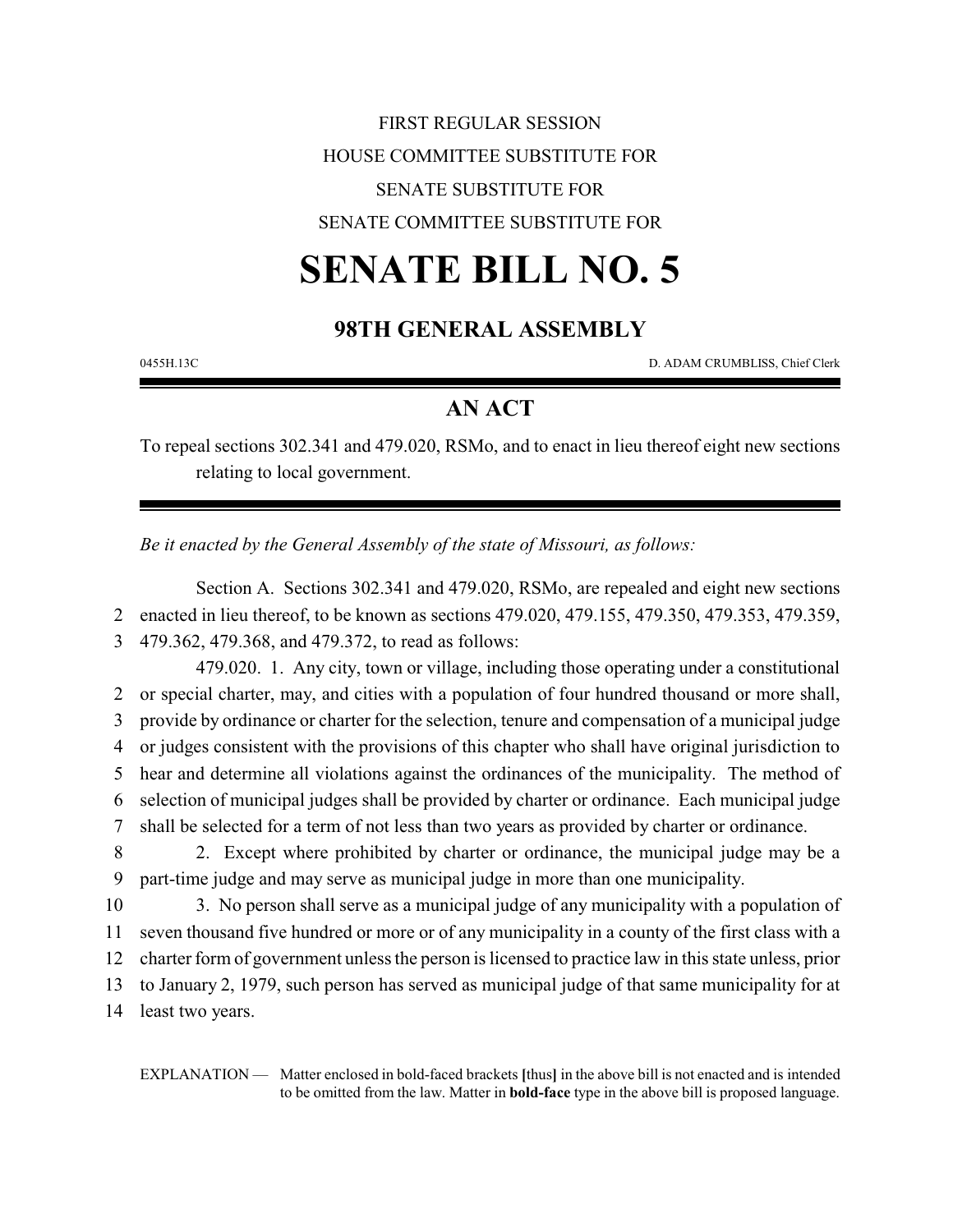4. Notwithstanding any other statute, a municipal judge need not be a resident of the municipality or of the circuit in which the municipal judge serves except where ordinance or charter provides otherwise. Municipal judges shall be residents of Missouri.

 5. Judges selected under the provisions of this section shall be municipal judges of the circuit court and shall be divisions of the circuit court of the circuit in which the municipality, or major geographical portion thereof, is located. The judges of these municipal divisions shall be subject to the rules of the circuit court which are not inconsistent with the rules of the supreme court. The presiding judge of the circuit shall have general administrative authority over the judges and court personnel of the municipal divisions within the circuit.

 6. No municipal judge shall hold any other office in the municipality which the municipal judge serves as judge. The compensation of any municipal judge and other court personnel shall not be dependent in anyway upon the number of cases tried, the number of guilty verdicts reached or the amount of fines imposed or collected.

 7. Municipal judges shall be at least twenty-one years of age. No person shall serve as municipal judge after that person has reached that person's seventy-fifth birthday.

 8. Within six months after selection for the position, each municipal judge who is not licensed to practice law in this state shall satisfactorily complete the course of instruction for municipal judges prescribed by the supreme court. The state courts administrator shall certify to the supreme court the names of those judges who satisfactorily complete the prescribed course. If a municipal judge fails to complete satisfactorily the prescribed course within six months after the municipal judge's selection as municipal judge, the municipal judge's office shall be deemed vacant and such person shall not thereafter be permitted to serve as a municipal judge, nor shall any compensation thereafter be paid to such person for serving as municipal judge.

 **9. The conduct of municipal court judges shall conform to the rules governing the judiciary set forth in supreme court rules.**

**479.155. 1. By September 1, 2015, the presiding judge of the circuit court in which the municipal division is located shall report to the clerk of the supreme court the name and address of the municipal division and any other information regarding the municipal division requested by the clerk of the supreme court on a standardized form developed by the clerk of the supreme court.**

 **2. If a municipality elects to abolish or establish a municipal division, the presiding judge of the circuit court in which the municipal division is located shall notify the clerk of the supreme court, and the presiding judge of any new municipal division shall complete the report required under subsection 1 of this section within ninety days of the establishment of the division.**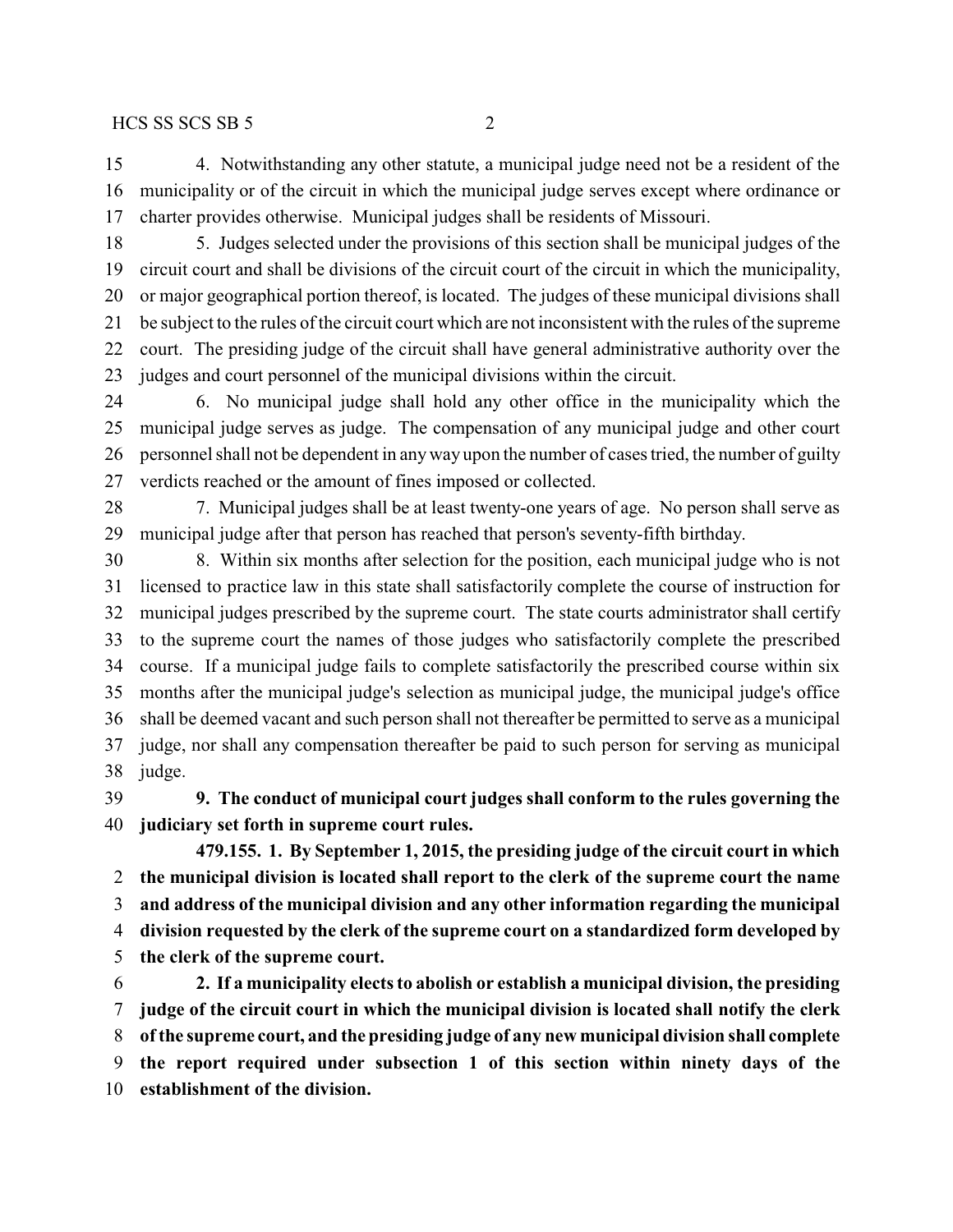#### $HCS$  SS SCS SB 5 3

 **3. The supreme court shall develop rules regarding conflict of interest for any prosecutor, defense attorney, or judge that has a pending case before the municipal division of any circuit court.**

**479.350. For purposes of sections 479.350 to 479.372, the following terms mean:**

 **(1) "Annual general operating revenue", revenue that can be used to pay any bill or obligation of a county, city, town, or village, including general sales tax; general use tax; general property tax; fees from licenses and permits; unrestricted user fees, fines, bond forfeitures, and penalties. Annual general operating revenue does not include designated sales or use taxes; restricted user fees; grant funds; funds expended by a political subdivision for technological assistance in collecting, storing, and disseminating criminal history record information and facilitating criminal identification activitiesfor thepurpose of sharing criminal justice-related information among political subdivisions; or other revenue designated for a specific purpose;**

 **(2) "Court costs", costs, fees, or surcharges which are retained by a county, city, town, or village upon a finding of guilty or plea of guilty, and shall exclude any fees disbursed to the state or other entities by a county, city, town, or village;**

 **(3) "Minor traffic violation", a violation prosecuted that does not involve an accident or injury, that does not involve the operation of a commercial motor vehicle, and for which the department of revenue is authorized to assess no more than four points to a person's driving record upon conviction. Minor traffic violation shall exclude a violation for exceeding the speed limit by more than nineteen miles per hour or a violation occurring within a construction zone or school zone.**

**479.353. The following conditions shall apply to minor traffic violations:**

- **(1) The court shall not assess a fine, if combined with the amount of court costs, totaling in excess of two hundred dollars;**
- 

**(2) The court shall not sentence a person to confinement;**

**(3) A person shall not be placed in confinement for failure to pay a fine;**

 **(4) Court costs that apply shall be assessed against the defendant unless the court finds that the defendant is indigent based on standards set forth in determining such by the presiding judge of the circuit. Such standards shall reflect model rules and requirements to be developed by the supreme court; and**

**(5) No court costs shall be assessed if the case is dismissed.**

**479.359. 1. Every county, city, town, and village shall annually calculate the percentage of its annual general operating revenue received from fines, bond forfeitures, and court costs for charges originally cited as minor traffic violations, whether the violation was prosecuted in municipal court, associate circuit court, or circuit court,**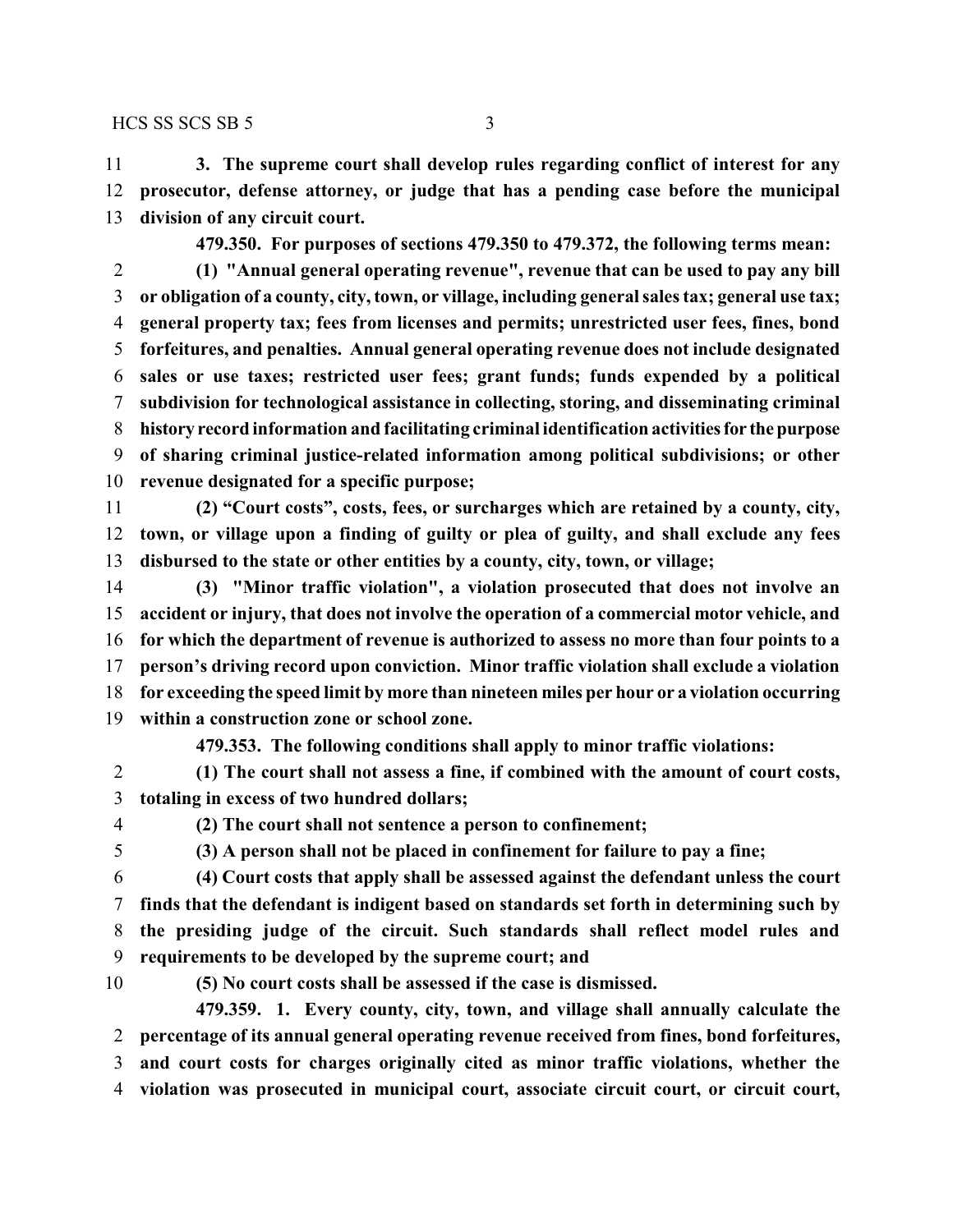**occurring within the county, city, town, or village. If the percentage is more than thirty percent, the excess amount shall be sent to the director of the department of revenue. The director of the department of revenue shall set forth by rule a procedure whereby excess revenues as set forth in this section shall be sent to the department of revenue. The department of revenue shall distribute these moneys annually to the schools of the county in the same manner that proceeds of all fines collected for any breach of the penal laws of this state are distributed.**

 **2. Beginning January 1, 2016, the percentage specified in subsection 1 of this section shall be reduced from thirty percent to twenty percent, unless any county, city, town, or village has a fiscal year beginning on any date other than January first, in which case the reduction shall begin on the first day of the immediately following fiscal year except that any county with a charter form of government and with more than nine hundred fifty thousand inhabitants or any city, town, or village with boundaries found within such county shall be reduced from thirty percent to fifteen percent.**

 **3. Every county, city, town, and village shall file with the state auditor, together with its report due under section 105.145, its certification of its substantial compliance signed by its municipal judge with the municipal court procedures set forth in this subsection during the preceding fiscal year. The procedures to be adopted and certified include the following:**

 **(1) Defendants in municipal custody pursuant to an initial arrest warrant have an opportunity to be heard by a judge in person or by telephone as soon as practicable and not later than forty-eight hours on traffic violations and not later than seventy-two hours on other violations and, if not given that opportunity, are released;**

 **(2) Defendants in municipal custody without a warrant have an opportunity to be heard by a judge in person or by telephone as soon as practicable and no later than twenty hours after an arrest and, if not given that opportunity, are released;**

**(3) Defendants are not detained in order to coerce payment of fines and costs;**

 **(4) The municipal court has established procedures to allow indigent defendants to present evidence of their financial condition and takes such evidence into account if determining fines and costs and establishing related payment requirements;**

 **(5) No sentence of incarceration is imposed unless an indigent defendant has reasonable access to an attorney if required under chapter 600;**

**(6) The municipal court only assesses fines and costs as authorized by law;**

 **(7) No additional charge shall be issued for the failure to appear for a municipal charge;**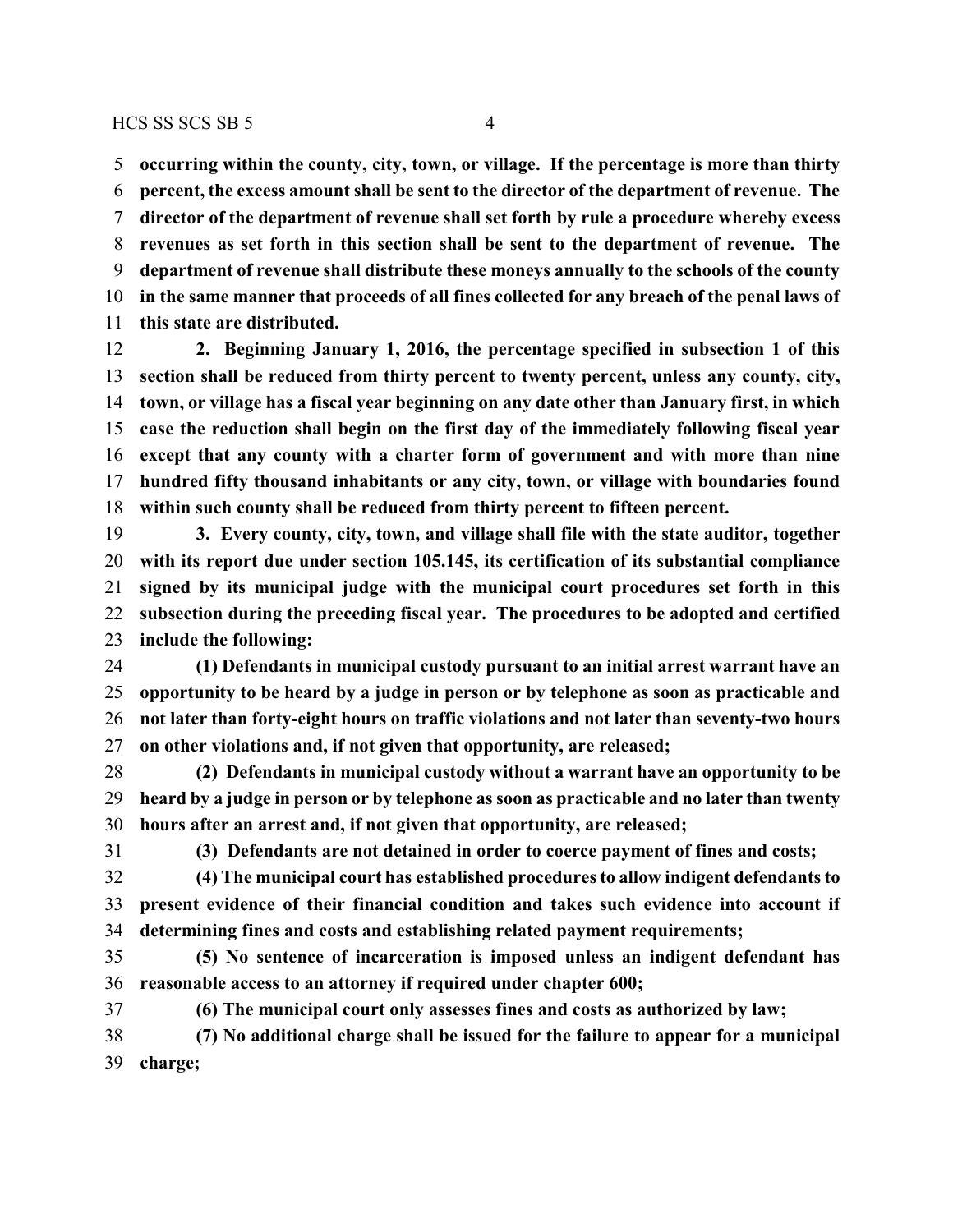HCS SS SCS SB 5 5

 **(8) The municipal court conducts proceedings in a courtroom that is open to the public and large enough to reasonably accommodate the public, parties, and attorneys;**

 **(9) The municipal court makes use of alternative payment plans and community service alternatives; and**

 **(10) The municipal court has adopted an electronic payment system or payment by mail for the payment of minor traffic violations.**

 **4. An addendum to the annual financial report submitted to the state auditor by the county, city, town, or village under section 105.145 shall contain an accounting of:**

**(1) Annual general operating revenue as defined in section 479.350;**

 **(2) The total revenues from fines, bond forfeitures, and court costs for minor traffic violations occurring within the county, city, town, or village, including amended charges from any minor traffic violations;**

 **(3) The percent of annual general operating revenue from fines, bond forfeitures, and court costs for minor traffic violations occurring within the county, city, town, or village, including amended charges from any charged minor traffic violation, charged in the municipal court of that county, city, town, or village; and**

 **(4) Said addendum shall be certified and signed by a representative with knowledge of the subject matter as to the accuracy of the addendum contents, under oath and under the penalty of perjury, and witnessed by a notary public.**

 **5. On or before December 31, 2015, the state auditor shall set forth by rule a procedure for including the addendum information required by this section. The rule shall also allow reasonable opportunity for demonstration of compliance without unduly burdensome calculations.**

**479.362. 1. The director of the department of revenue shall report any excess amount it has received from any county, city, town, or village to the state auditor. The auditor shall review the information filed in the addendum as required by section 479.359 and such information as reported to it by the department of revenue and shall determine if any county, city, town, or village:**

**(1) Failed to file the addendum; or**

 **(2) Failed to remit to the department of revenue the excess amount as set forth, certified, and signed in the addendum.**

**The auditor shall send a notice by certified mail to every county, city, town, or village**

**failing to make the required filing or excess payment. The notice shall advise the county,**

**city, town, or village of the failure and state that the county, city, town, or village is to**

**correct the failure within sixty days of the date of the notice.**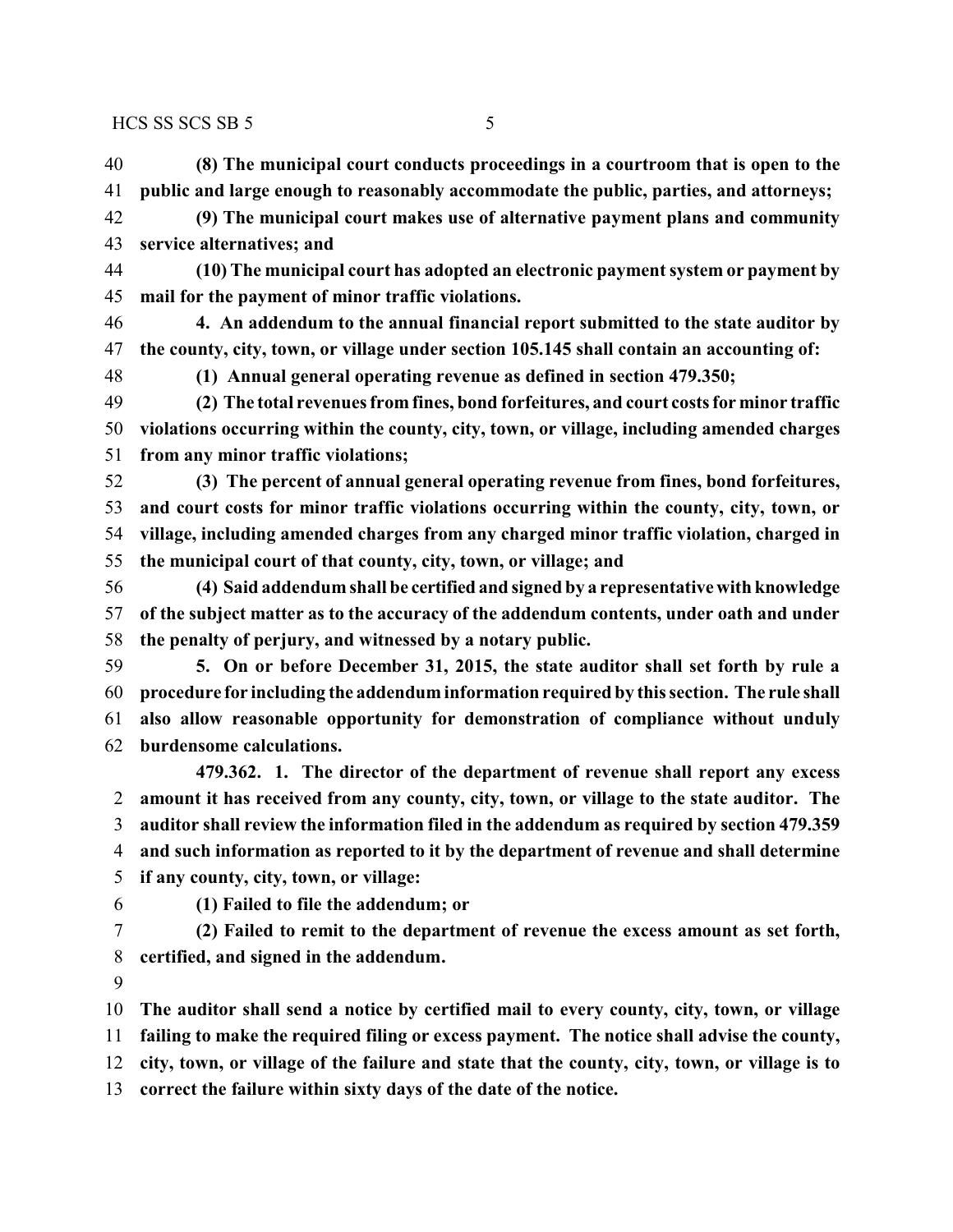**2. If a county, city, town, or village files the required addendum after notice from the auditor, the auditor shall determine whether the county, city, town, or village failed to pay any excess amount required. If so, the auditor shall send the notice of failure to pay the excess amount and the county, city, town, or village shall pay the excess amount within sixty days of the date of the original notice.**

 **3. A county, city, town, or village sent a notice by the auditor of failure to pay or failure to file the required addendum under this section may seek judicial review of any determination made by the state auditor by filing a petition under section 536.150 within thirty days of receipt of such determination. The county, city, town, or village shall give written notice of such filing to the director of revenue and the state auditor by certified mail. Within fifteen days of filing the petition, the county, city, town, or village shall deposit an amount equal to any amount in dispute into the registry of the circuit court by the county, city, town, or village. Failure to do so shall result in a dismissal of the case.**

 **4. In addition to other available remedies, if the circuit court determines that the state auditor's determination as to the amount of excess funds or failure to file is in error, the circuit court shall return the amount not required to be remitted to the department of revenue to the county, city, town, or village immediately. The remainder of the funds held in the registry shall be paid to the director of the department of revenue for distribution under subsection 1 of section 479.359.**

 **5. If after a final determination is made that any county, city, town, or village failed to make an accurate or timely report under section 105.145 or to send excess revenue to the director of the department of revenue, any matters pending in the municipal court shall be certified to the presiding judge of the circuit who shall assign the matters to other divisions within the court. All fines, bond forfeitures, and court costs generated from any matter reassigned to other divisions within the court shall be considered excess revenue and the county, city, town, or village whose municipal court had original jurisdiction over such matter shall not be entitled to such revenue.**

**479.368. 1. Any county, city, town, or village failing to timely remit the required excess revenues after the time period provided by the notice by the auditor or any final determination on excess revenue by the court, whichever is later, shall not receive from the date the notice becomes final any amount of moneys to which the county, city, town, or village would otherwise be entitled to receive from revenues from local sales tax as defined in section 32.085 in the amount of excess revenues that the county, city, town, or village failed to remit to the director of the department of revenue. Such general local sales tax revenues shall be sent to the director of the department of revenue and shall be distributed as provided in subsection 1 of section 479.359.**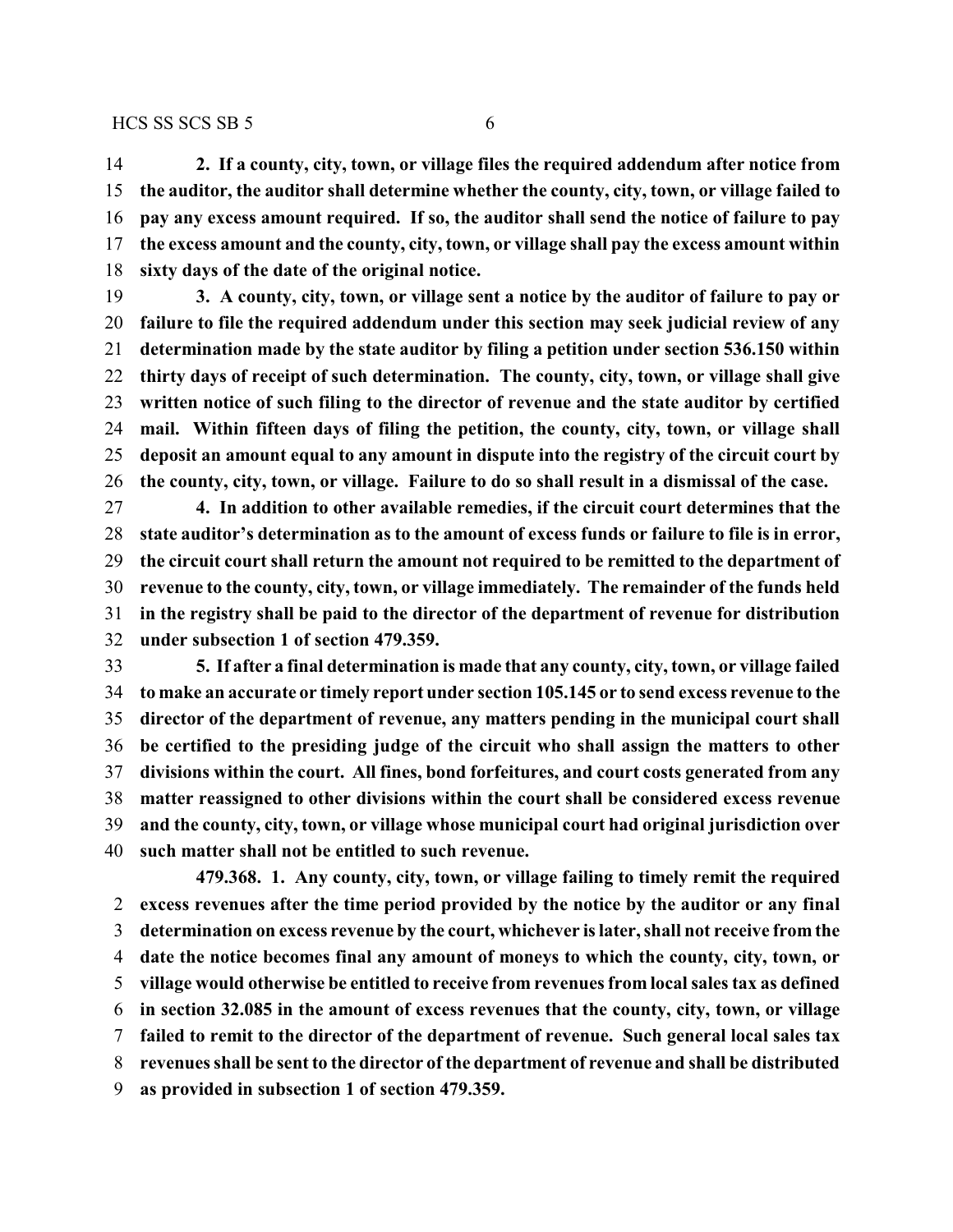#### $HCS$  SS SCS SB 5 7 7

- **2. In addition to the provisions ofsubsection 1 of this section, any such county shall have an election upon the question of disincorporation under article VI, section 5 of the Constitution of Missouri, and any such city, town, or village shall have an election upon the question of disincorporation according to the following procedure:**
- **(1) The election upon the question of disincorporation of such city, town, or village shall be held on the next general election day, as defined by section 115.121;**
- **(2) The director of the department of revenue shall notify the election authorities responsible for conducting the election according to the terms of section 115.125 and the county governing body in which the city, town, or village is located not later than 5:00 p.m. on the tenth Tuesday prior to the election of the amount of the excess revenues due;**

 **(3) The question shall be submitted to the voters of such city, town, or village in substantially the following form:**

- **The city/town/village of .............. has kept more revenue from fines, bond forfeitures, and court costs for minor traffic violations than is permitted by**
- **state law. Shall the city/town/village of .............. be dissolved?;**

 **(4) Upon notification by the director of the department of revenue, the county governing body in which the city, town, or village is located shall give notice of the election for eight consecutive weeks prior to the election by publication in a newspaper of general circulation published in the city, town, or village, or if there is no such newspaper in the city, town, or village, then in the newspaper in the county published nearest the city, town, or village; and**

 **(5) Upon the affirmative vote of sixty percent of those persons voting on the question, the county governing body shall disincorporate the city, town, or village.**

**479.372. Any rule or portion of a rule, as that term is defined in section 536.010, that is created under the authority delegated in sections 479.350 to 479.372 shall become effective only if it complies with and is subject to all of the provisions of chapter 536 and, if applicable, section 536.028. This section and chapter 536 are nonseverable, and if any of the powers vested with the general assembly pursuant to chapter 536 to review, to delay the effective date, or to disapprove and annul a rule are subsequently held unconstitutional, then the grant of rulemaking authority and any rule proposedor adopted after August 28, 2015, shall be invalid and void.**

[302.341. 1. If a Missouri resident charged with a moving traffic violation of this state or any county or municipality of this state fails to dispose of the charges of which the resident is accused through authorized prepayment of fine and court costs and fails to appear on the return date or at any subsequent date to which the case has been continued, or without good cause fails to pay any fine or court costs assessed against the resident for any such violation within the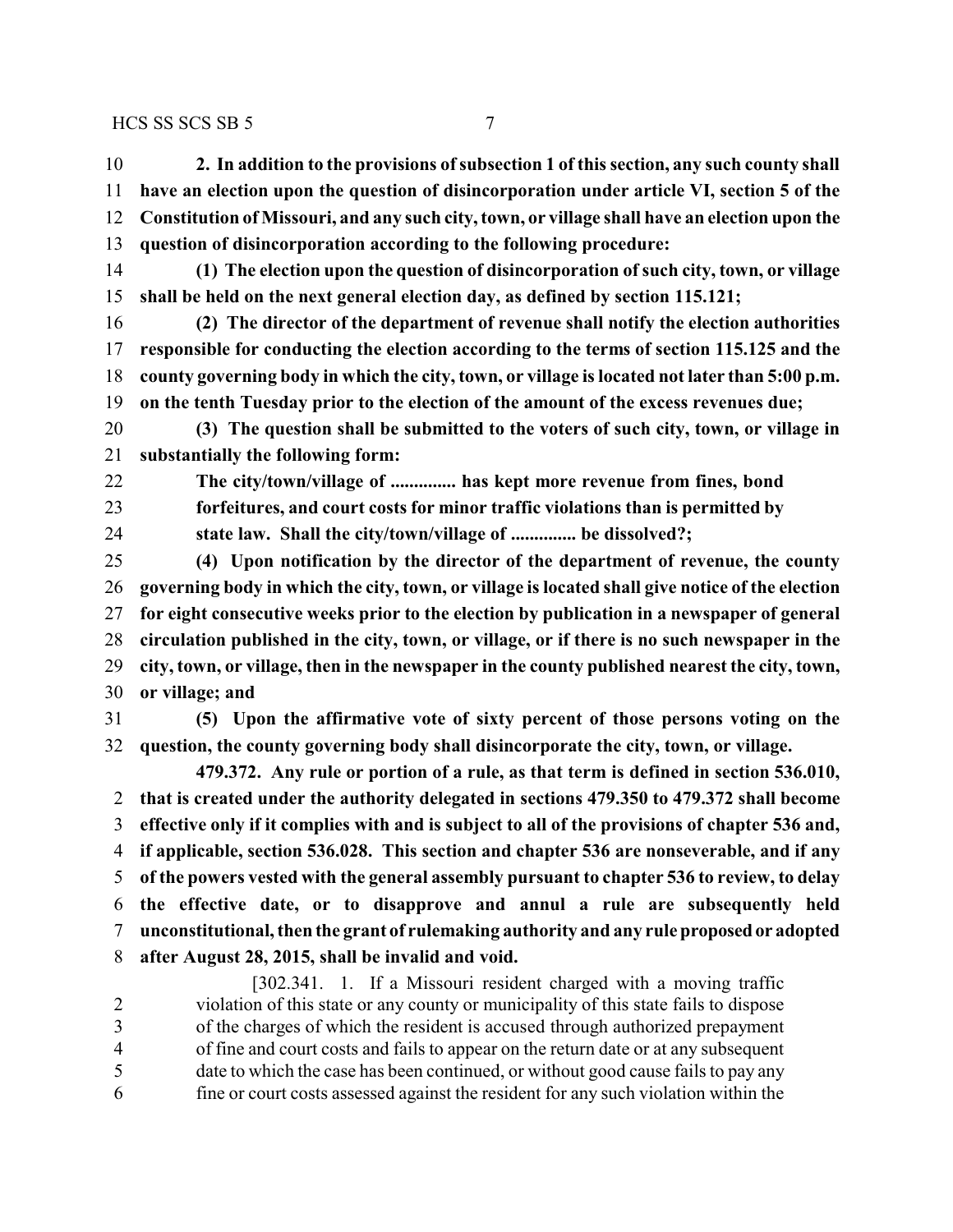period of time specified or in such installments as approved by the court or as otherwise provided by law, any court having jurisdiction over the charges shall within ten days of the failure to comply inform the defendant by ordinary mail at the last address shown on the court records that the court will order the director of revenue to suspend the defendant's driving privileges if the charges are not disposed of and fully paid within thirty days from the date of mailing. Thereafter, if the defendant fails to timely act to dispose of the charges and fully pay any applicable fines and court costs, the court shall notify the director of revenue of such failure and of the pending charges against the defendant. Upon receipt of this notification, the director shall suspend the license of the driver, effective immediately, and provide notice of the suspension to the driver at the last address 18 for the driver shown on the records of the department of revenue. Such suspension shall remain in effect until the court with the subject pending charge requests setting aside the noncompliance suspension pending final disposition, or satisfactory evidence of disposition of pending charges and payment of fine and court costs, if applicable, is furnished to the director by the individual. The filing of financial responsibility with the bureau of safety responsibility, department of revenue, shall not be required as a condition of reinstatement of a driver's license suspended solely under the provisions of this section.

 2. If any city, town, village, or county receives more than thirty percent of its annual general operating revenue from fines and court costs for traffic violations, including amended charges from any traffic violation, occurring within the city, town, village, or county, all revenues from such violations in excess of thirty percent of the annual general operating revenue of the city, town, village, or county shall be sent to the director of the department of revenue and shall be distributed annually to the schools of the county in the same manner that proceeds of all penalties, forfeitures and fines collected for any breach of the penal laws of the state are distributed. The director of the department of revenue shall set forth by rule a procedure whereby excess revenues as set forth above shall be sent to the department of revenue. If any city, town, village, or county disputes a determination that it has received excess revenues required to be sent to the department of revenue, such city, town, village, or county may submit to an annual audit by the state auditor under the authority of Article IV, Section 13 of the Missouri Constitution. An accounting of the percent of annual general operating revenue from fines and court costs for traffic violations, including amended charges from any charged traffic violation, occurring within the city, town, village, or county and charged in the municipal court of that city, town, village, or county shall be included in the comprehensive annual financial report submitted to the state auditor by the city, town, village, or county under section 105.145. Any city, town, village, or county which fails to make an accurate or timely report, or to send excess revenues from such violations to the director of the department of revenue by the date on which the report is due to the state auditor shall suffer an immediate loss of jurisdiction of the municipal court of